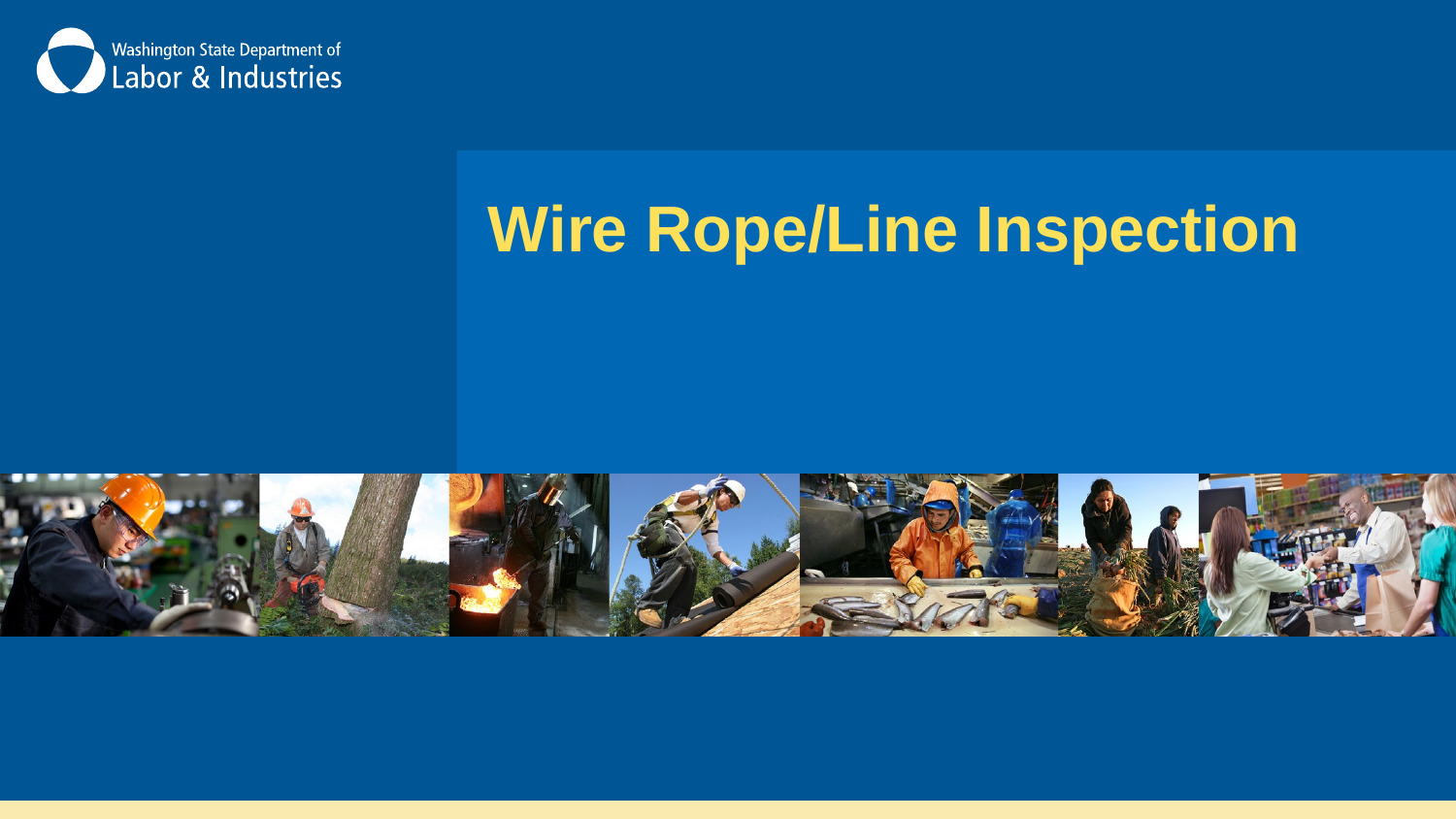



## **Line Inspection**

- Standing vs. running lines
- Out of service criteria
- What to look for
- How often to inspect
- Splicing requirements



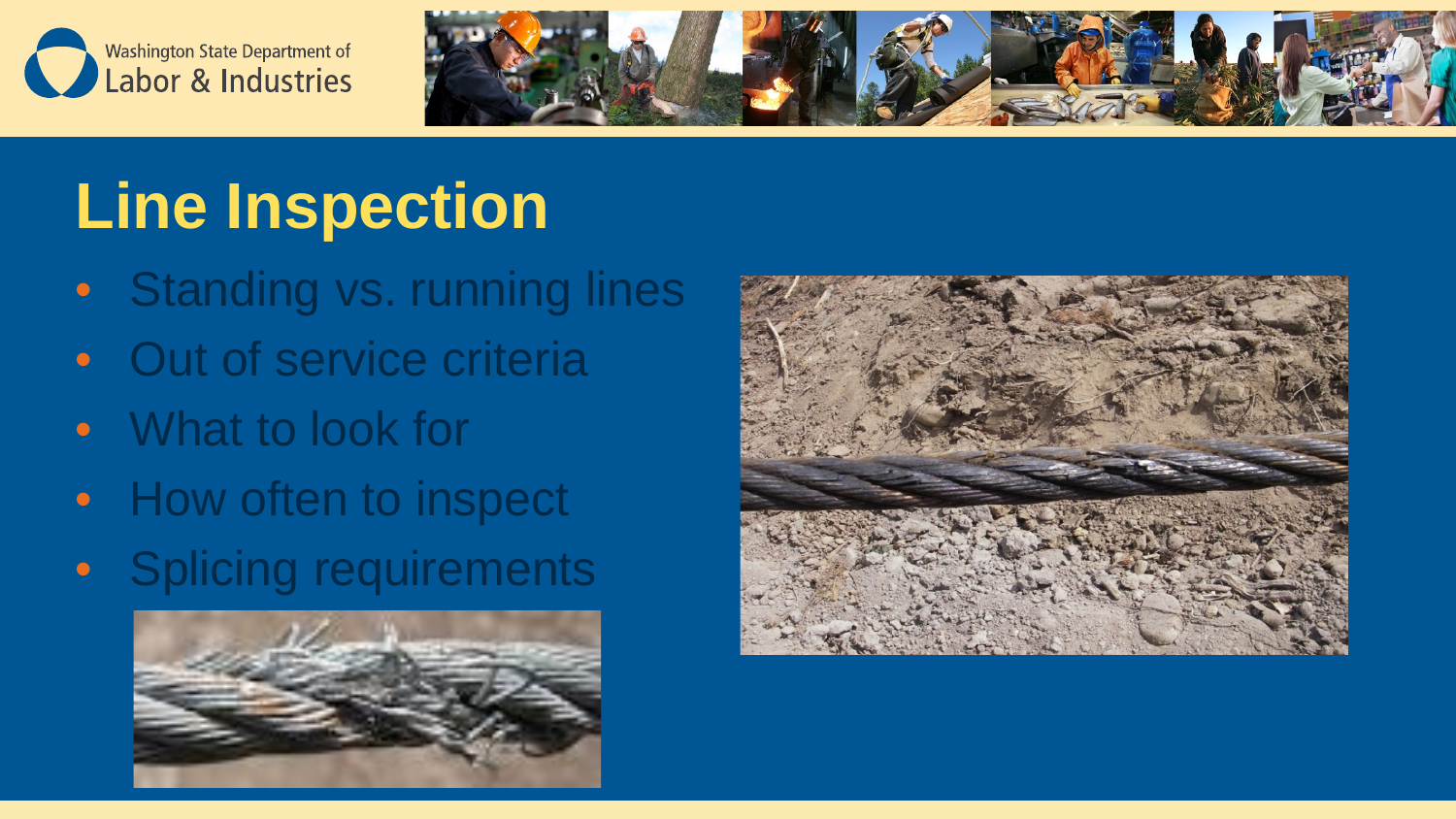



# **Standing Vs. Running Line**

Running line/running rope:

• any rope or moving line directly involved with the yarding of logs

#### Standing line:

• guy line

• a nonoperation rope with end terminations to support a boom or mast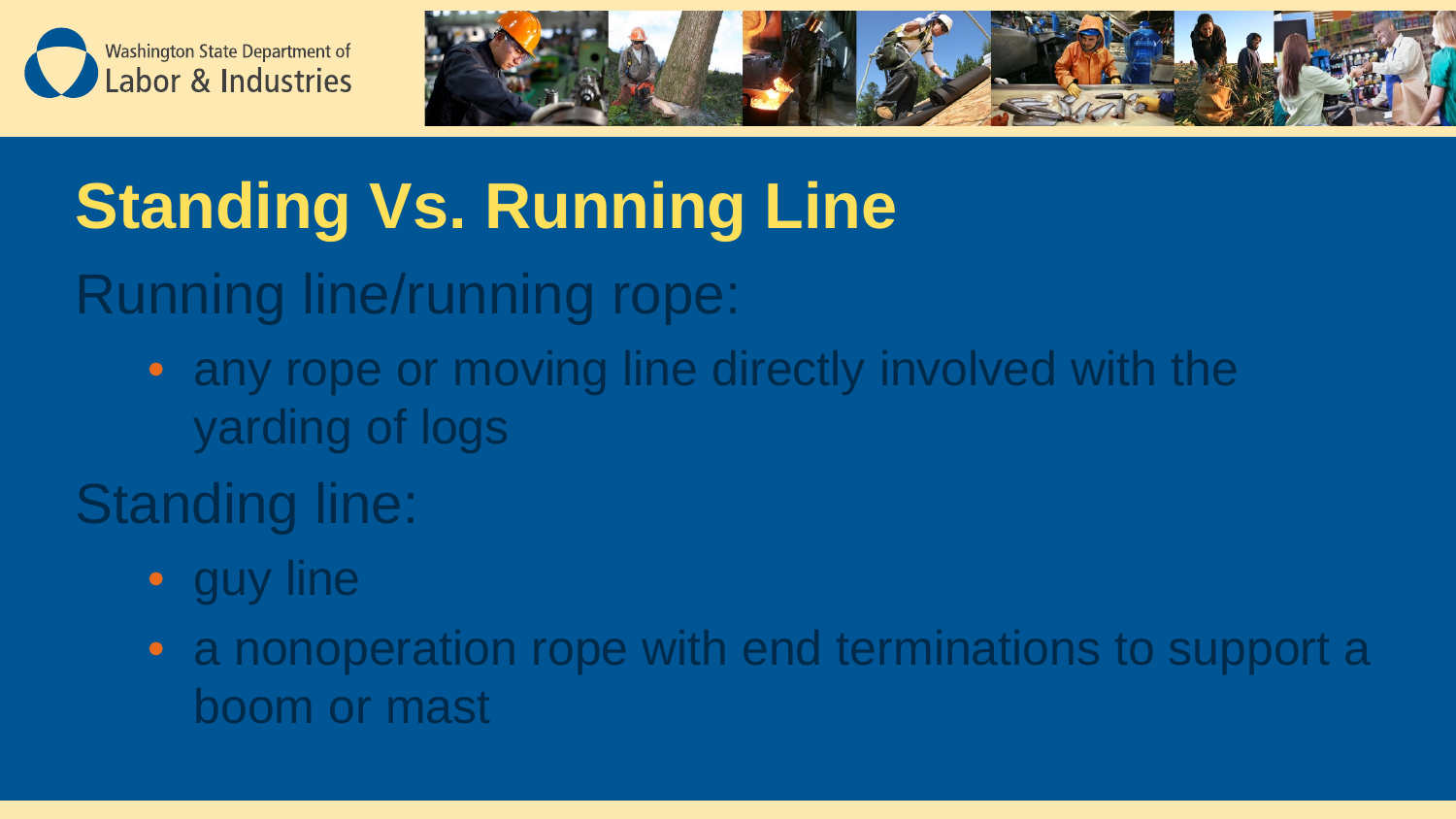



# **Running Line Rules**

296-54-557 (2) Wire rope must be removed from service if any of the following exists:

- (a) In running, ropes six randomly distributed wired in one lay or three broken wires in one strand in one lay
- (b) Wear of one-third the original diameter outside individual wires. Kinking, crushing, bird caging, or any other damage resulting ins distortion of rope structure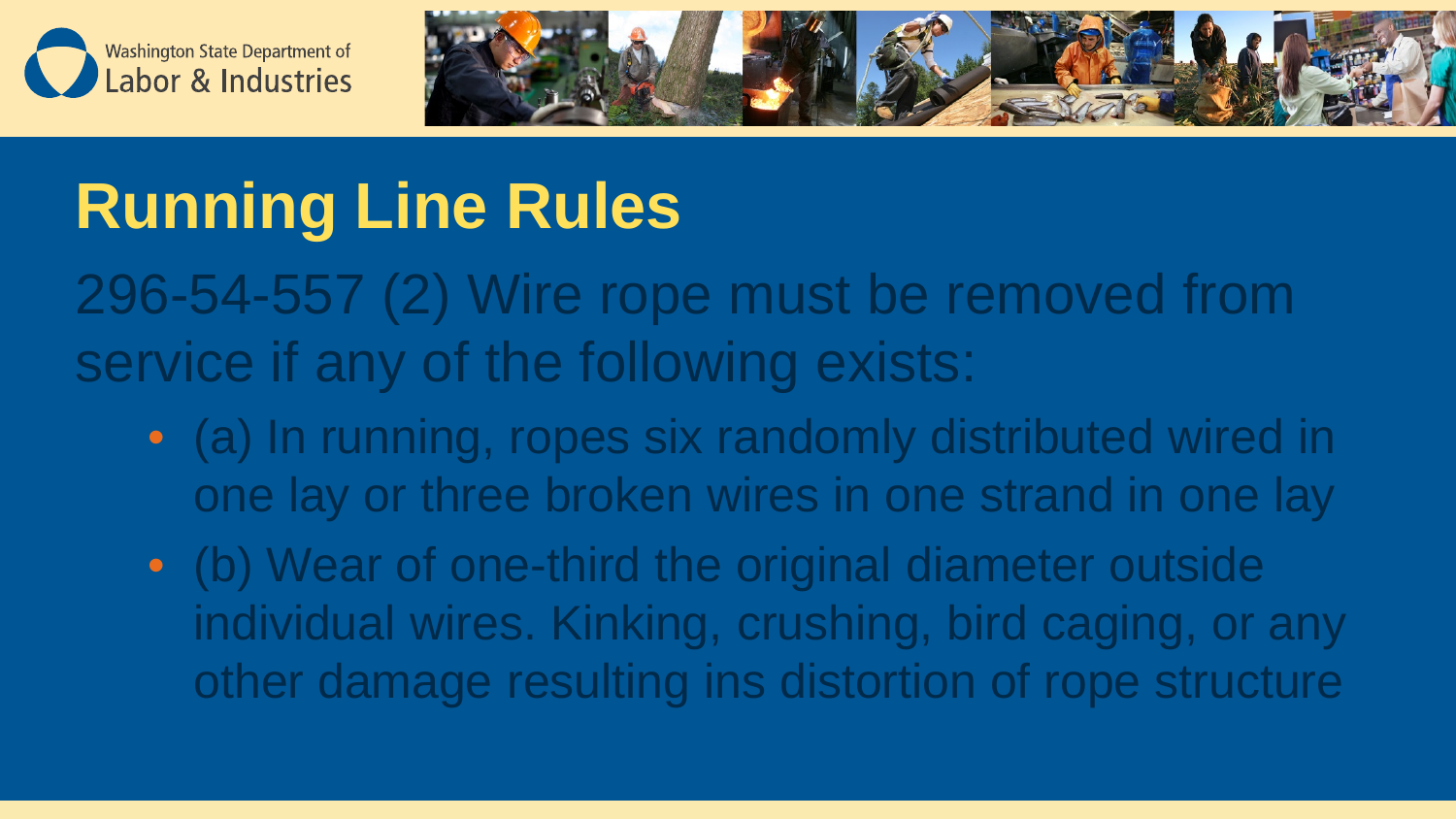



# **Running Line Rules**

- (c) Evidence of any heat damage
- (d) Reductions from nominal diameter of more than  $3/64$ -inch for diameters to and including  $\frac{3}{4}$ inch, 1/16-inch for diameters 7/8-inch to 1-1/8 inch, inclusive, 3/32 for diameters 1-1/4-inchs to 1-1/2 inch inclusive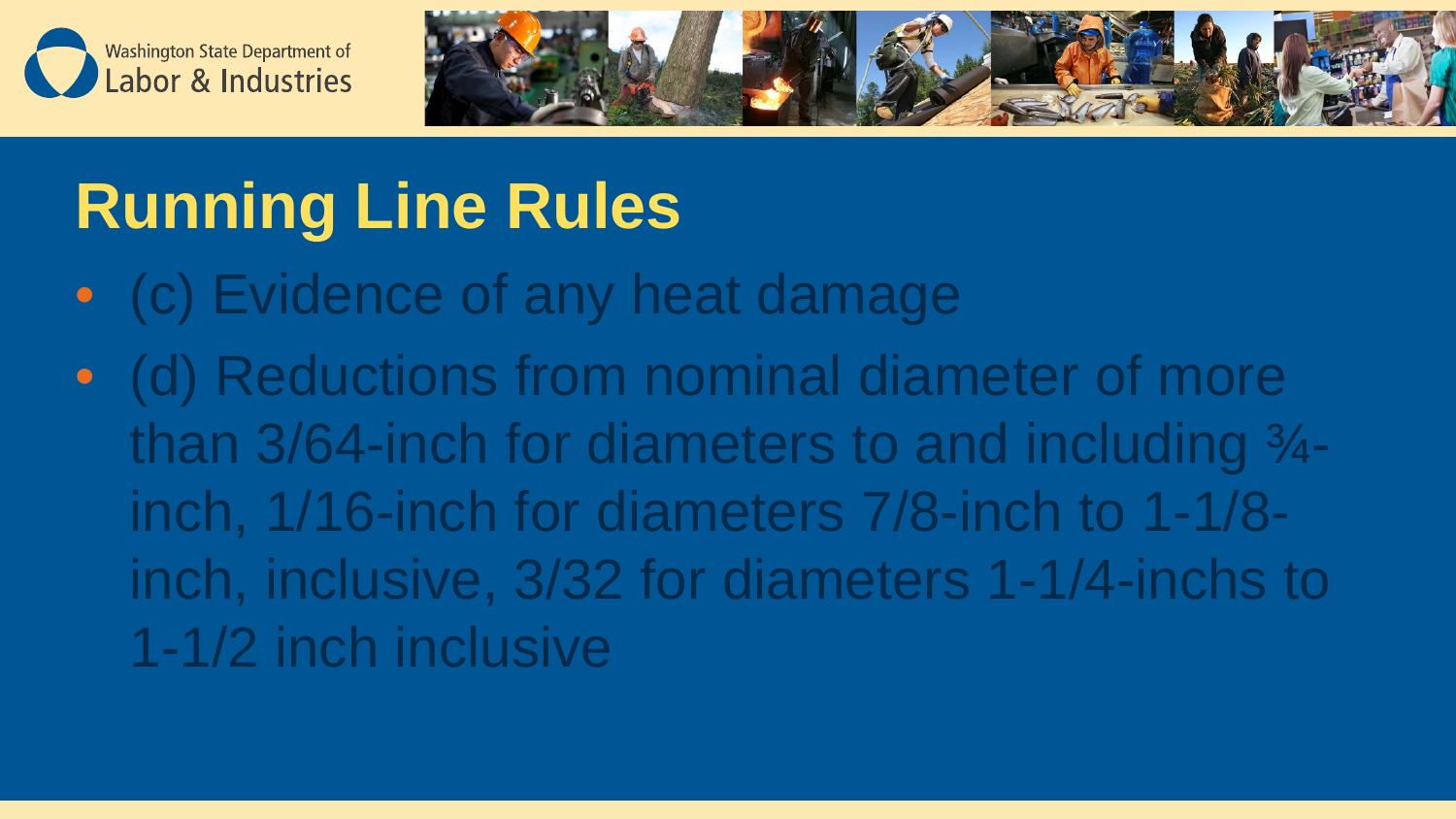



# **Standing Rope**

#### 296-54-557(2):

- (e) In standing ropes, more than two broken wires in one lay in sections beyond the end connections or more than one broken with at the end connection
- (f) Corroded, damaged, or improperly applies end connections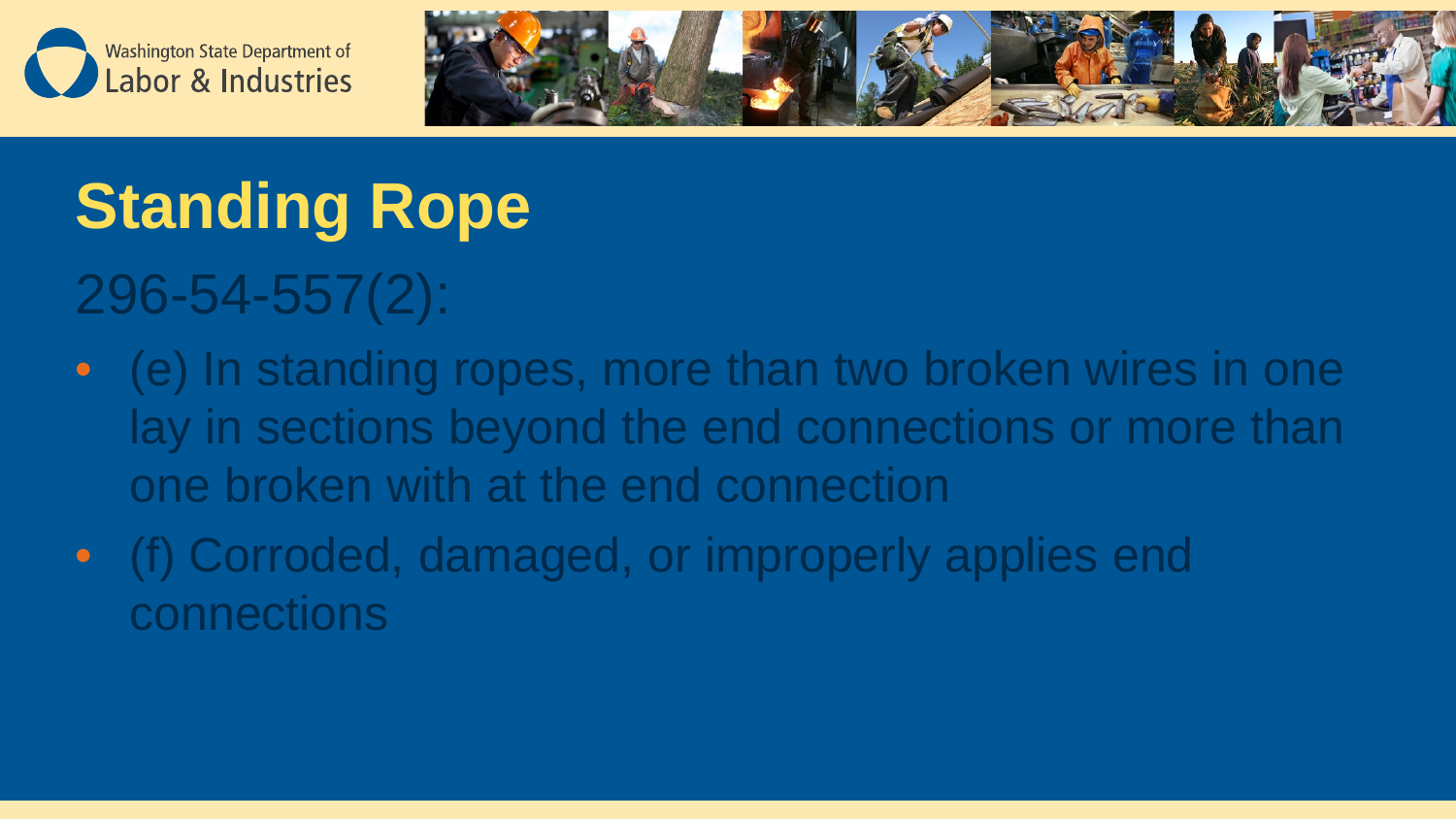



#### **Wire, Strand, and Lay**

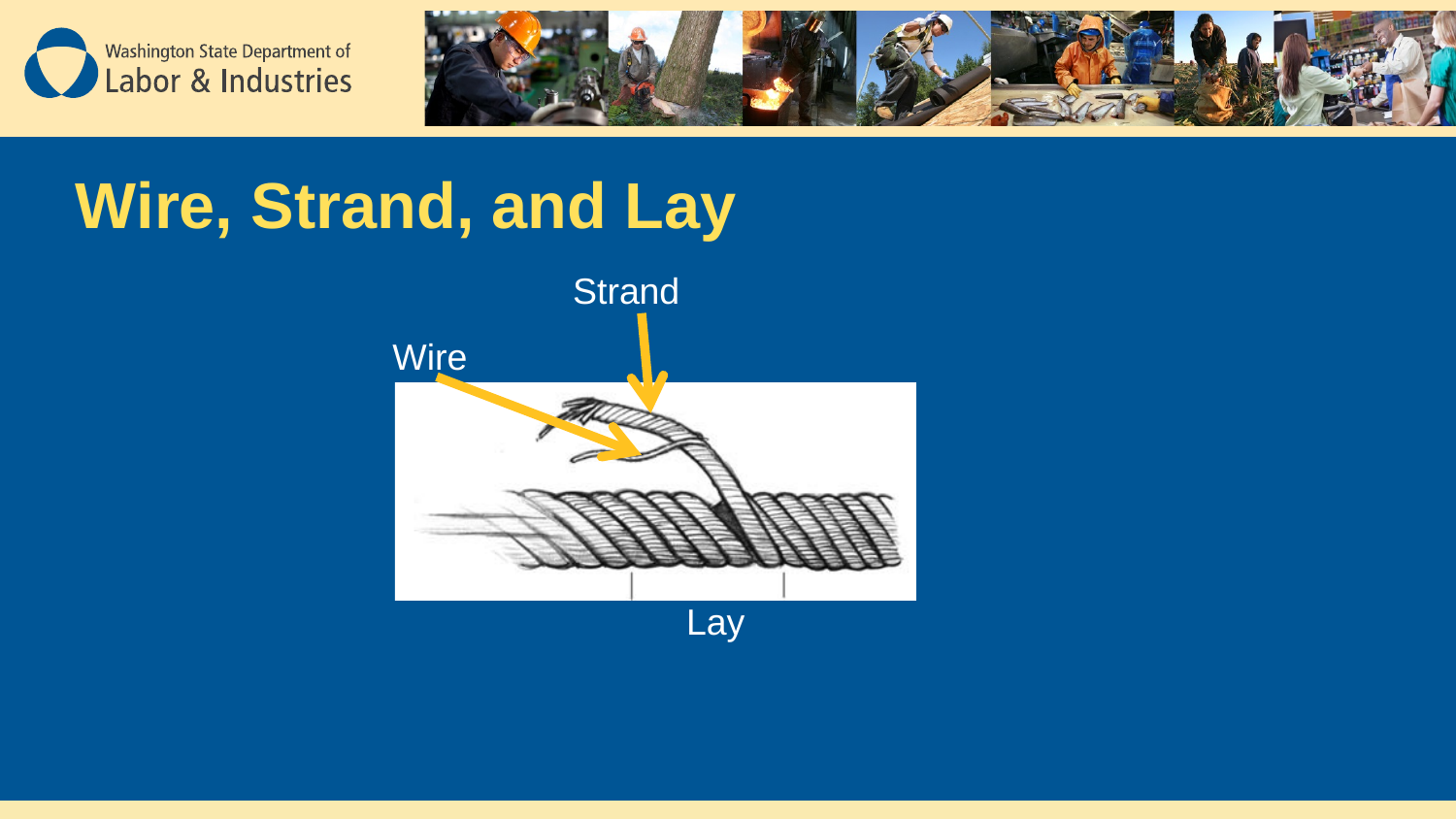



## **Measuring Wire Rope**

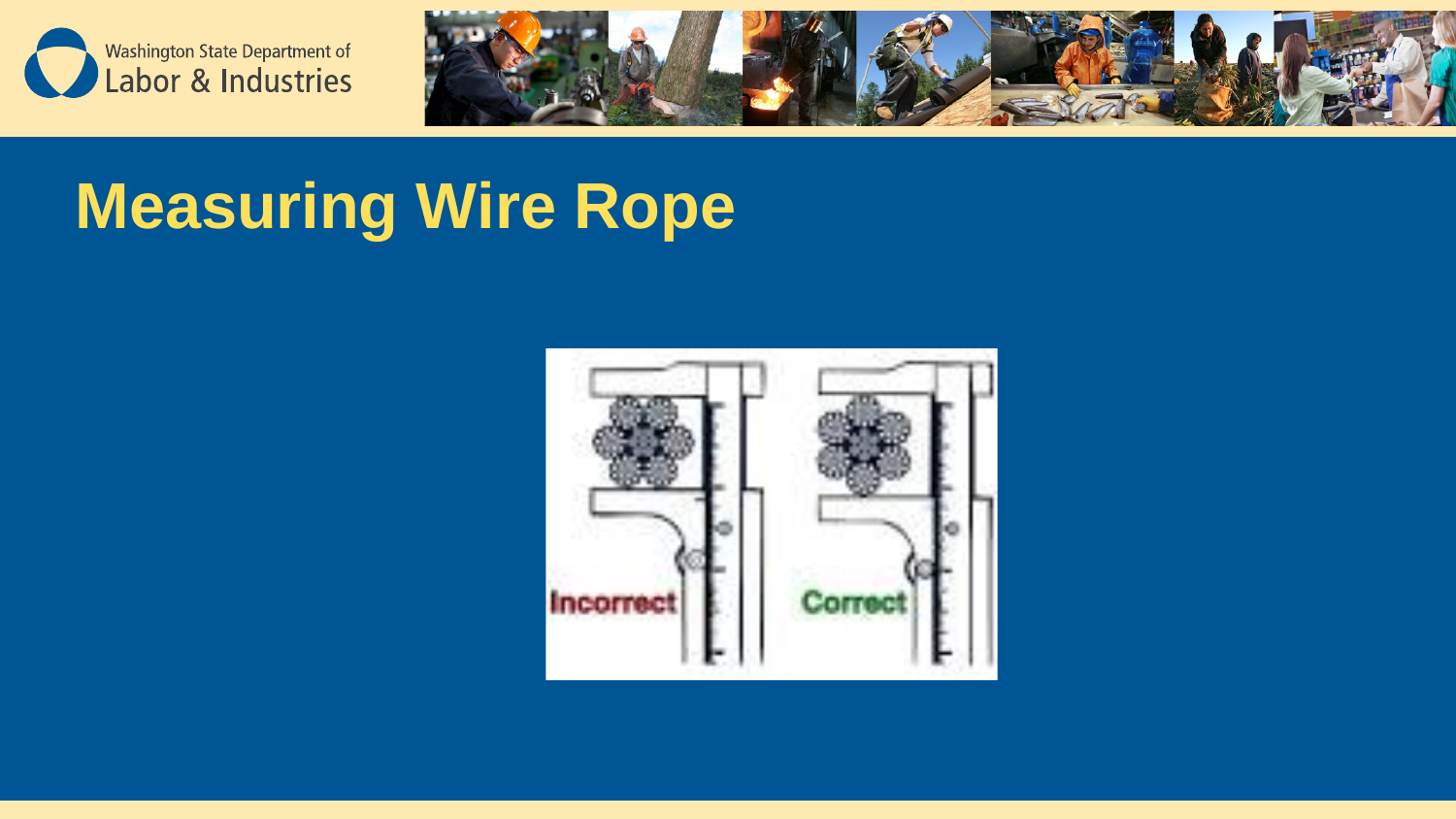



#### **Common Wear Areas**



#### In the eyes at the shackle



Areas where line takes a hard bend, such as, around drums or sheaves.

On pressed eyes at the connection.

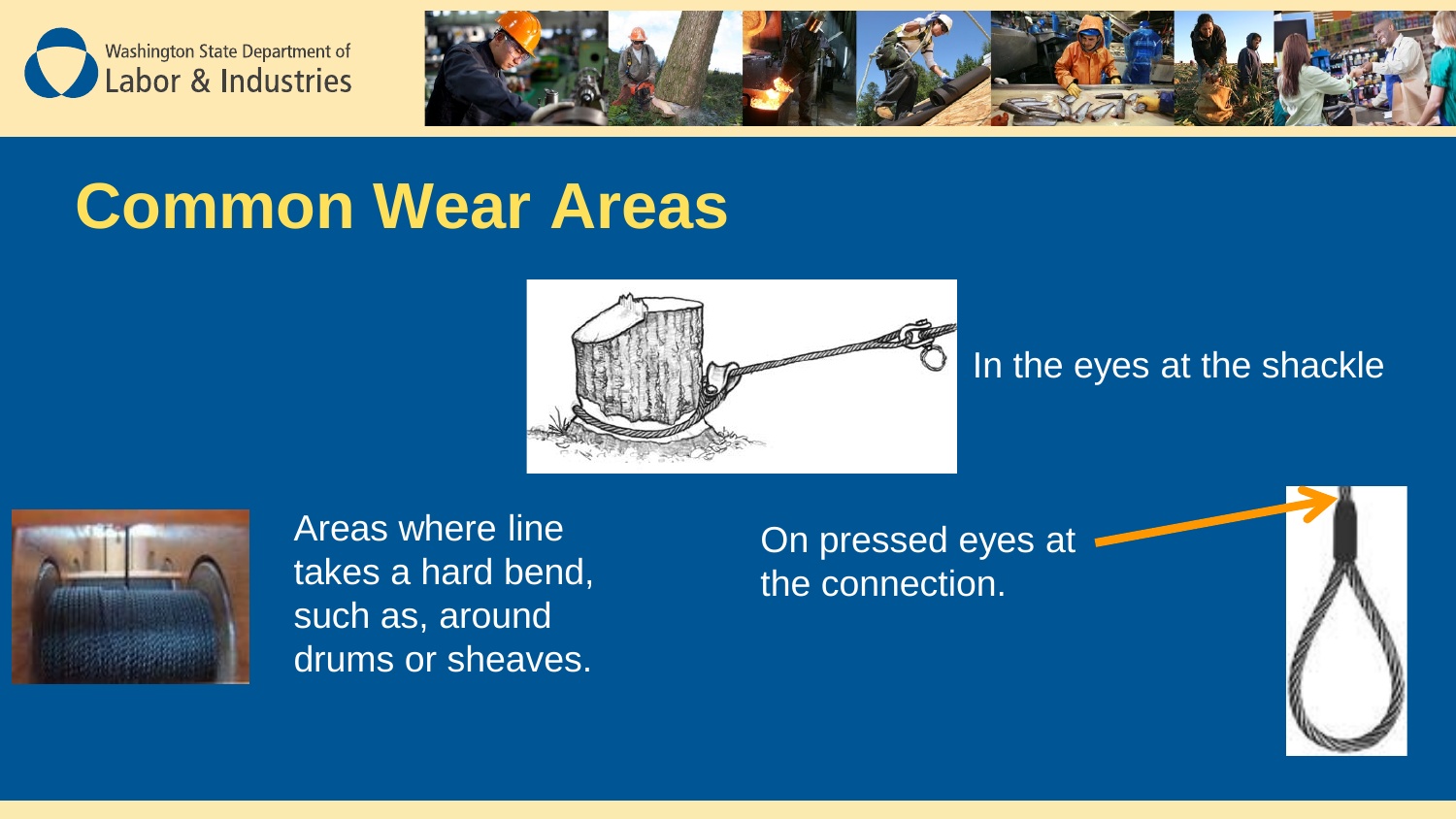



#### **Inspection**

- Inspect extension and straps before each use
- Anytime damage may have occurred; line fouled on drum, running line over rock, or other situations that may have caused damage.
- Crew and yarder operator should constantly be checking.
- **During splicing**

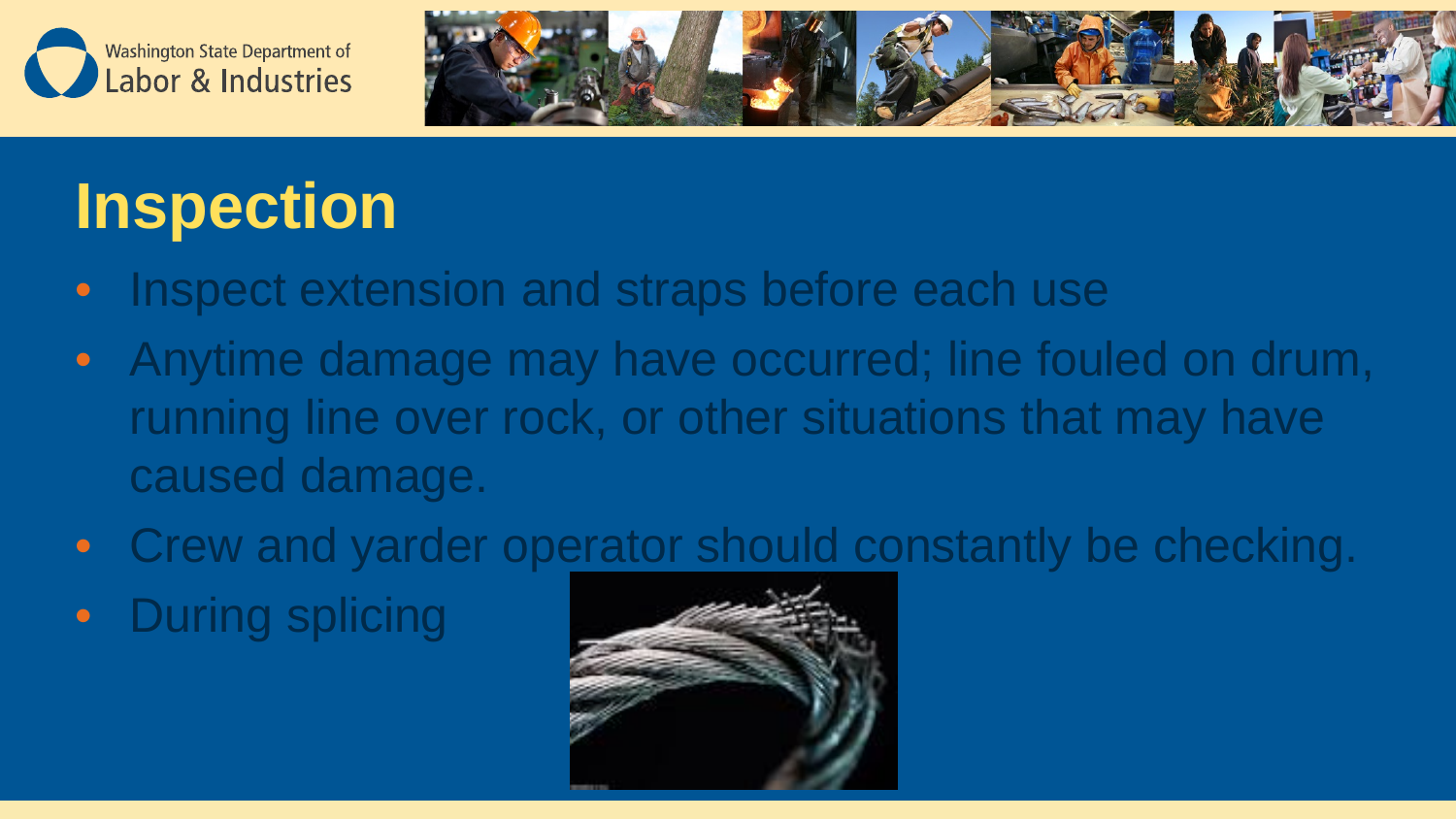



## **Splicing Rules**

54-55720(2) Short splices, eye-to-eye splices, cat's paws, and knots are prohibited except for moving nonload-bearing lines. Knots may be used on single drum tractors, grapple pickup lines, and drop line carriage systems using slider bells if the know it tied at the end of the drop line.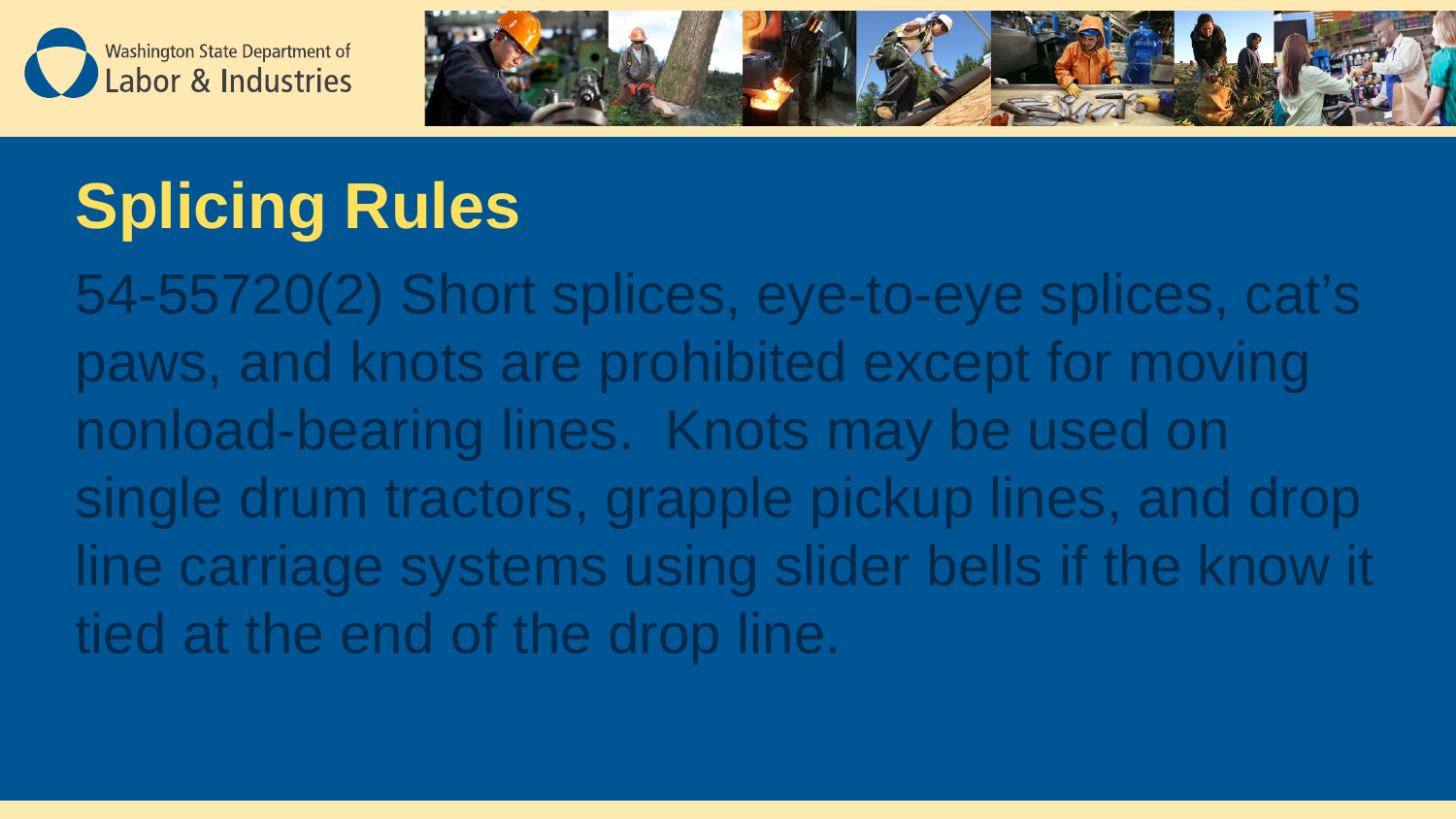



# **Long Splice**

- Long splices must be used to permanently join running lines
- The length of line strand to be unraveled to make a long splice in wire rope must be as shown in Table 2: Length of Line Strand. The full length of the splice is twice the length of rope to unraveled.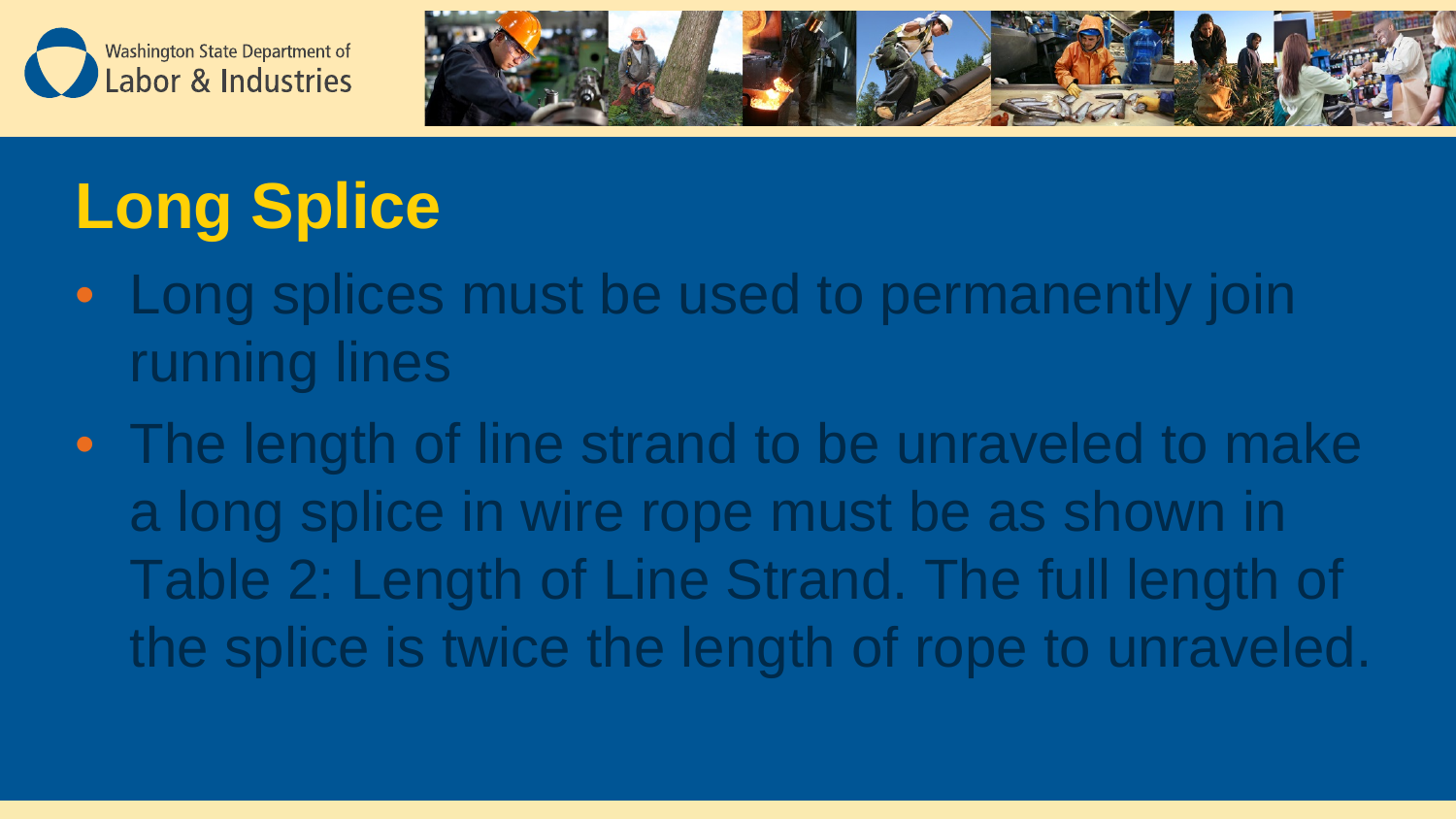

![](_page_12_Picture_1.jpeg)

#### **Length of Line Strand when Long Splicing** Table 2: Length of Line Strand

| <b>Rope Diameter</b> | <b>To Be Unraveled</b> | <b>Total Length</b> |
|----------------------|------------------------|---------------------|
| 1/4"                 | 8'                     | 16'                 |
| 3/8"                 | 8'                     | 16'                 |
| 1/2"                 | 10'                    | $20^{\circ}$        |
| 5/8"                 | 13'                    | 26'                 |
| 3/4"                 | 15'                    | 30'                 |
| 7/8"                 | 18'                    | 36'                 |
| 1"                   | 20'                    | 40'                 |
| $1 - 1/8"$           | 23'                    | 46'                 |
| $1 - 1/4"$           | 25'                    | 50'                 |
| $1 - 3/8"$           | 28'                    | 56'                 |
| $1 - 1/2"$           | 30'                    | 60'                 |
| $1 - 5/8"$           | 33'                    | 66'                 |
| $1 - 3/4"$           | 35'                    | 70'                 |
| $1 - 7/8"$           | 38'                    | 76'                 |
| 2"                   | 40'                    | 80'                 |